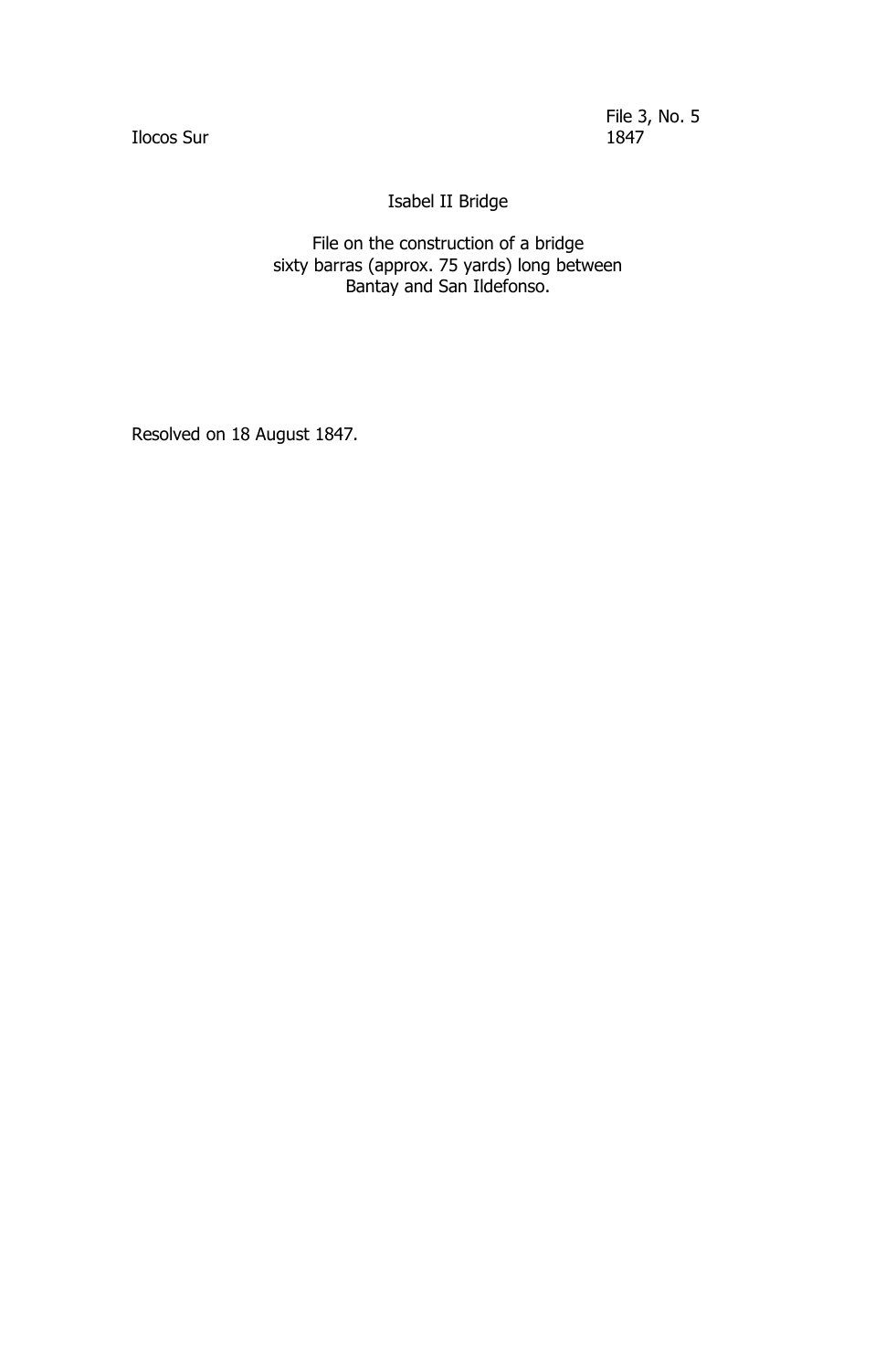Your Excellency

Today, work begins on the construction of a bridge sixty barras long between Bantay and San Ildefonso which will be called Isabel II Bridge; it will be made of bricks and blocks; the materials and labor will be provided equally by the two towns, and the salary of the Stonemasons and Bricklayers Commissioner will be drawn from reserves for the project, which has been augmented by one hundred pesos donated for this purpose by the most reverend father Fray Agustin Echevarri, parish priest of the said towns.

God keep you for many years. Vigan, 15 March 1847.

Gabriel de Llamas

To His Excellency, the Governor and Captain General of these islands.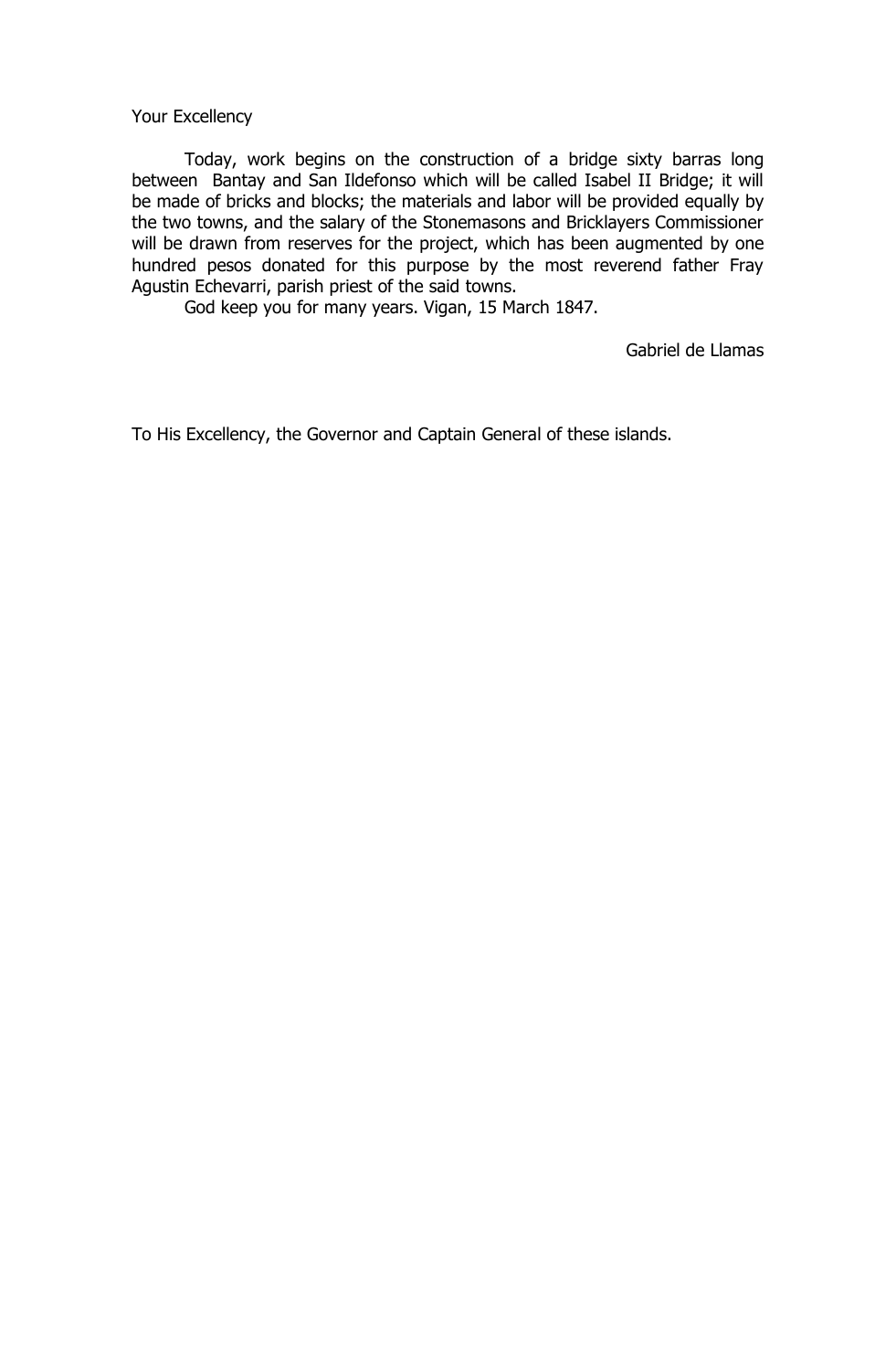### Your Excellency

I am pleased to inform you of the completion today of the Isabel II Bridge, which was started on 15 March of the present year. Its construction is strong and solid, its appearance elegant and beautiful; it cost eight to nine thousand pesos. I will send the plans and accounts to you so you may see the resources and means I have availed of to finish the said project, without asking for assistance from the Royal Treasury or from any individual. The industry of the workers from the towns of Bantay and San Ildefonso can be seen in the completion of this considerable project in just four months; because of this I can do no less than commend them to you, for I believe they are worthy of any praise you may give them.

However, while the work is already finished, this bridge will not be used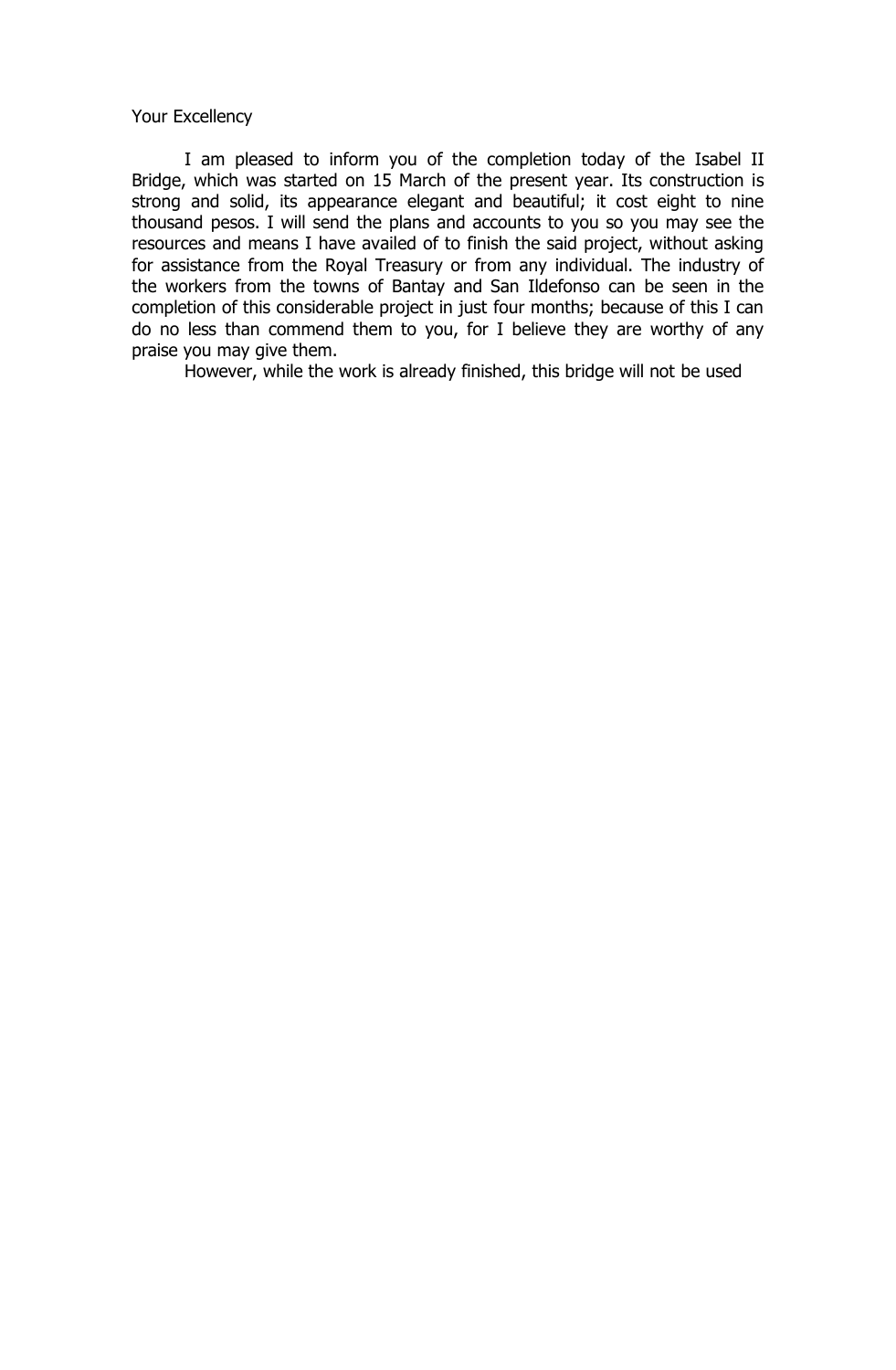until November, to allow it to dry well and to see the effects of the floods this year.

God keep you for many years. Vigan, 15 July 1847.

Gabriel de Llamas

To His Excellency, the Governor and Captain General of these islands.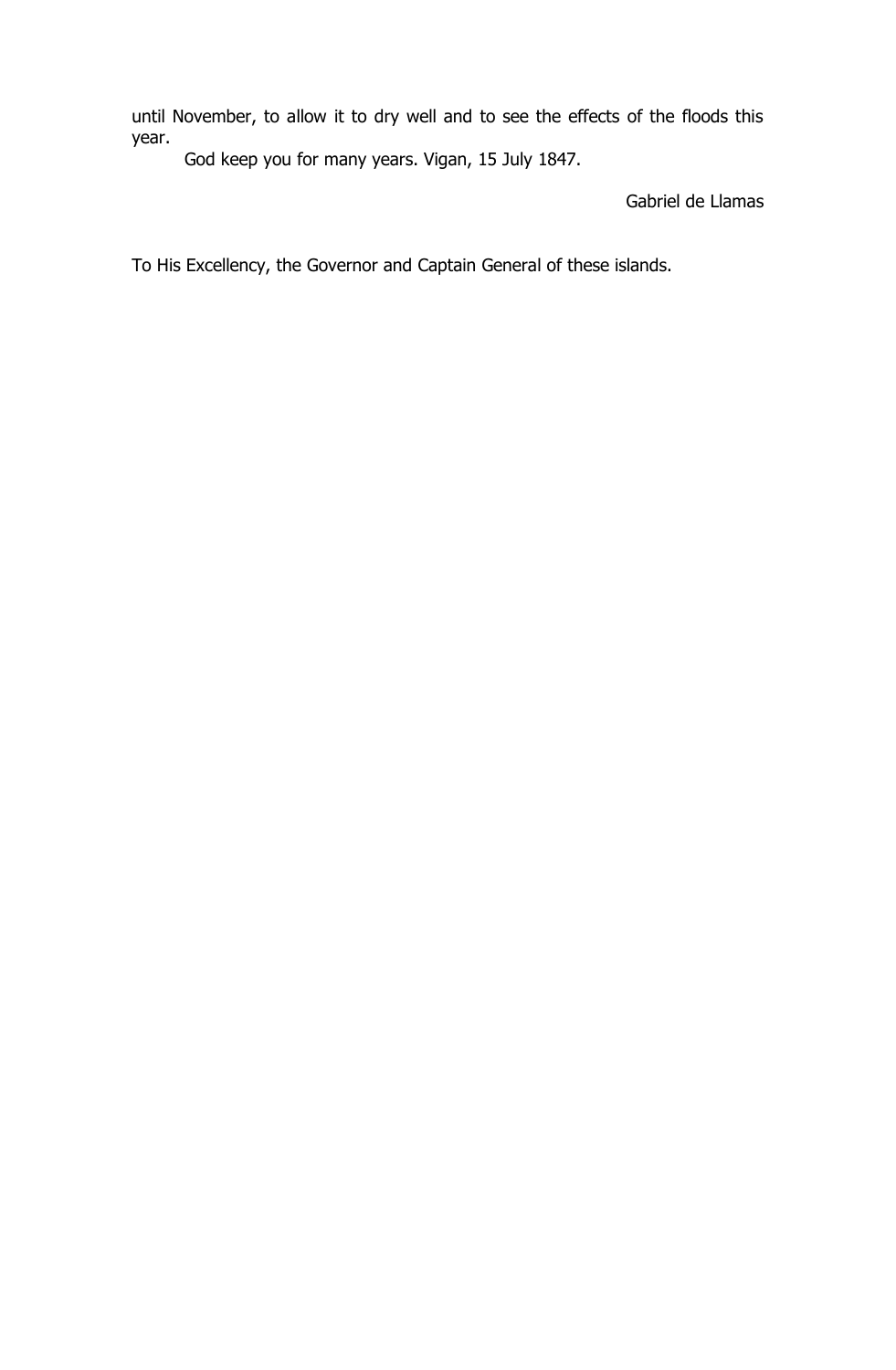Manila, 22 March 1847.

Take into account the preceding part, No. 498, which tells the Governor of Ilocos Sur, that I have read, with pleasure, its contents; to make sure the share of the work be distributed equally as much as possible, keeping an account of the reserves, expenses and purchases, in time forwarding to the Supreme Government a plan of the bridge, along with a computation of its cost, and giving thanks on its behalf to the devout parish priest Fray Agustin Echevarri for the amount he had donated for it.

Claveria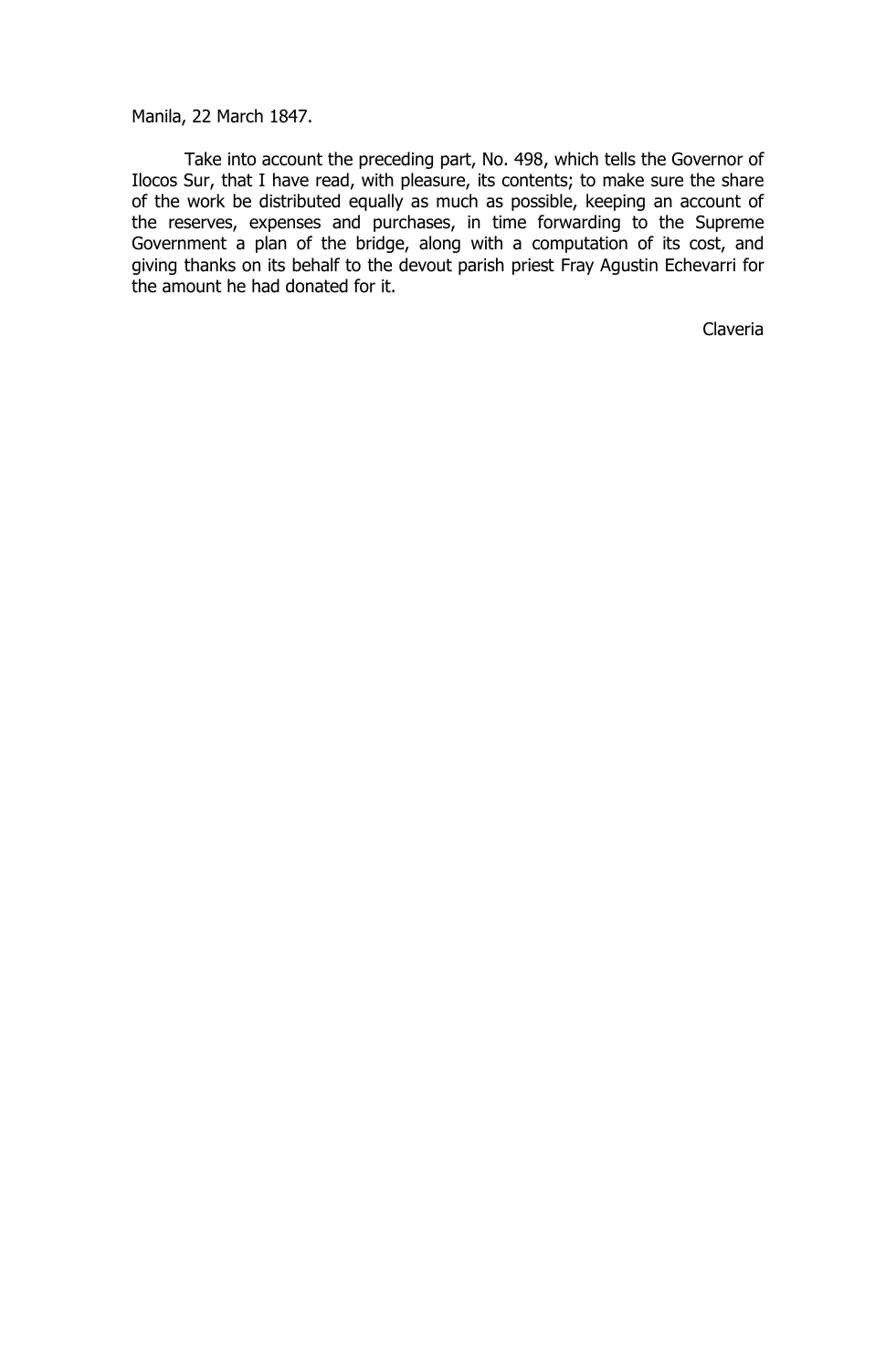# Province of Ilocos Sur. Year 1847. Isabel II Bridge

Accounts I, the undersigned Governor of the said province, prepared on the construction of the said bridge and the amounts received for the said project.

| <b>Funds</b><br>Cuartos                                                                                                   | Pesos |      | Reales |  |    |
|---------------------------------------------------------------------------------------------------------------------------|-------|------|--------|--|----|
| Amount received from reserves and<br>donations based on docket No. 1                                                      | 492   |      |        |  |    |
| Expenses<br>Amount spent on materials, masons and<br>salaries of the architect and commissioners<br>based on docket No. 2 |       | 44 7 |        |  | 14 |
| <b>Balance</b>                                                                                                            | 45    |      |        |  |    |

Vigan, 7 August 1847.

Gabriel de Llamas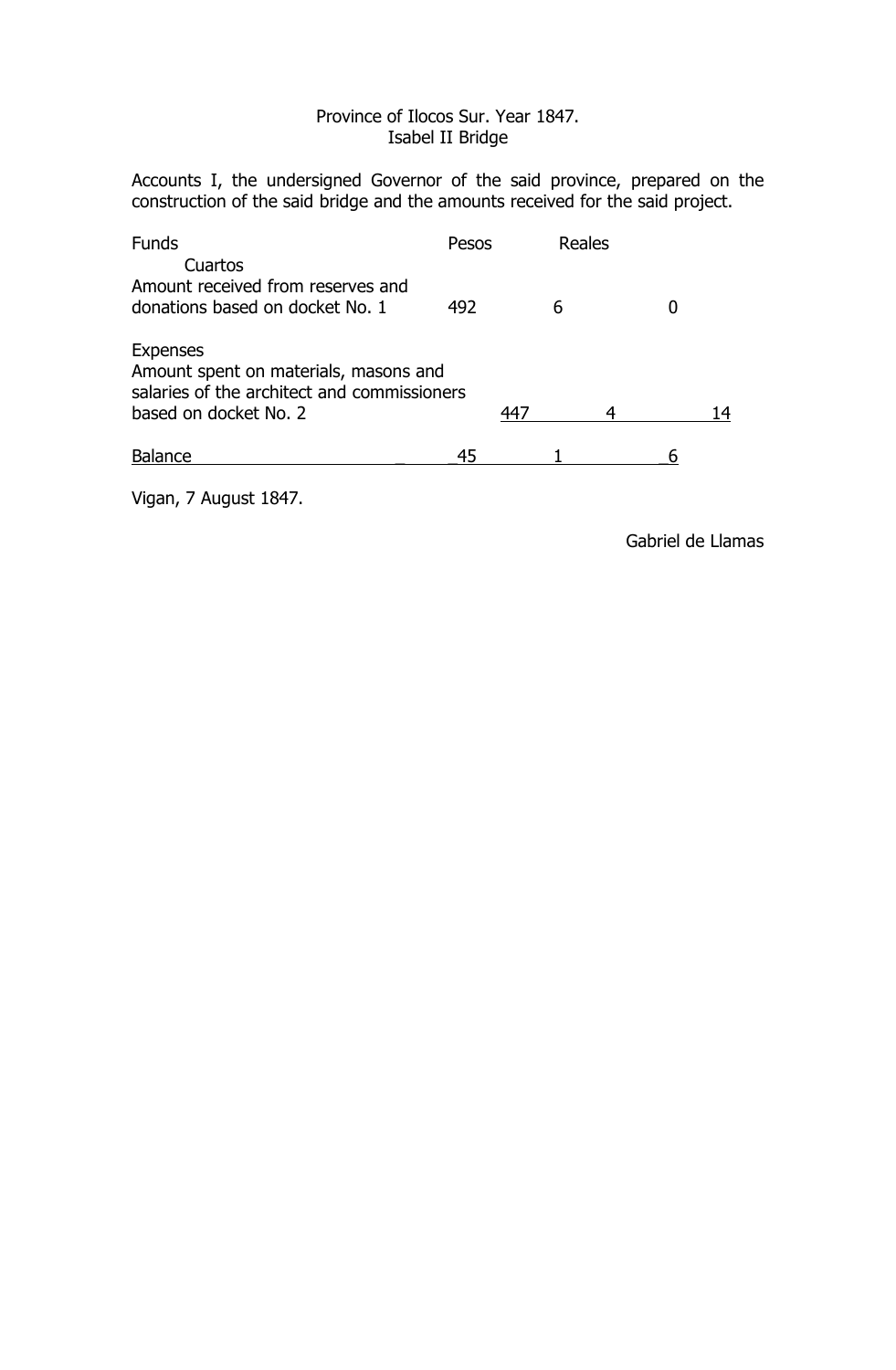# Province of Ilocos. Town of San Ildefonso. Year 1847. Isabel II Bridge. Docket No. 2.

#### Data

Of the amounts spent on the construction of the said bridge.

| Pesos          | Reales | Cuartos |
|----------------|--------|---------|
|                | 5      | 10      |
|                |        |         |
| 11             | 4      |         |
| 15             |        | 10      |
| 30             |        |         |
| $\overline{2}$ | 6      |         |
| 33             |        |         |
| 20             |        |         |
|                |        |         |
| 28             | 6      | 15      |
| 40             |        |         |
|                |        |         |
| 123            | 4      | q       |
| 70             |        | 10      |
| 64             | 3      | 10      |
| 447            | 4      | 14      |
|                |        |         |

Vigan, 7 August 1847.

Gabriel de Llamas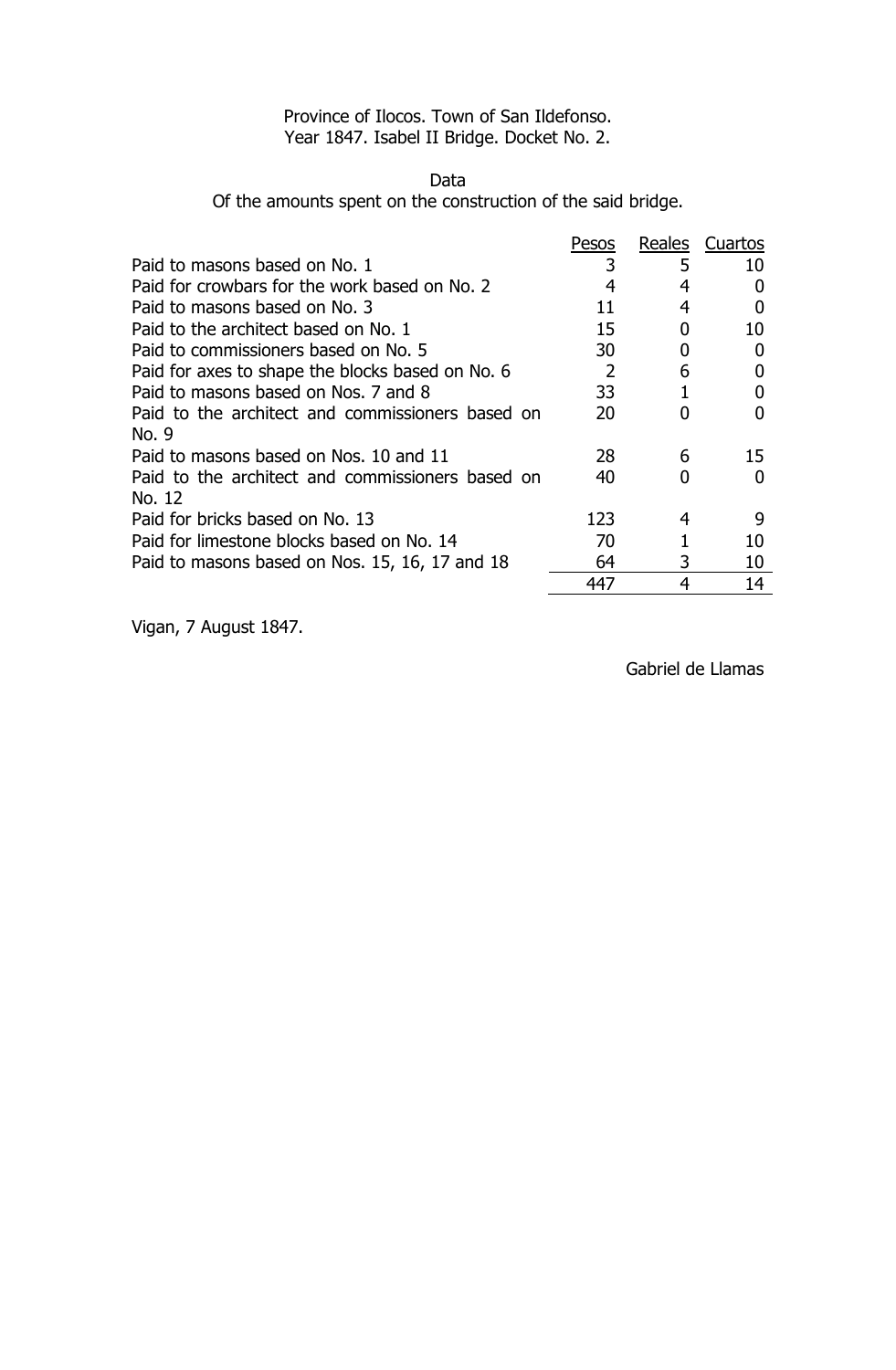Province of Ilocos Sur. Year 1847.

Accounts of what was spent on the Isabel II Bridge built over the river of Bantaoay connecting to the path under the jurisdiction of the town of San Ildefonso.

|                                                                                                                                                                                                                                                   | Pesos |                | Reales Cuartos |
|---------------------------------------------------------------------------------------------------------------------------------------------------------------------------------------------------------------------------------------------------|-------|----------------|----------------|
| For 245,062 bricks at 3 pesos per thousand, from<br>the town of San Ildefonso                                                                                                                                                                     | 735   | $\mathbf{1}$   | 9              |
| For 4,885 limestone blocks at 10 pesos per hundred,<br>from the same town                                                                                                                                                                         | 488   | 4              | $\bf{0}$       |
| For 12,000 sand blocks at 20 reales per hundred,<br>from the same                                                                                                                                                                                 | 300   | $\mathbf 0$    | $\mathbf{0}$   |
| For 12,000 stone blocks at 10 reales per hundred,<br>from the same                                                                                                                                                                                | 150   | $\mathbf{0}$   | $\bf{0}$       |
| For 194,150 bricks at 3 pesos per thousand, from<br>the town of Bantay                                                                                                                                                                            | 582   | 3              | 12             |
| For 2,669 limestone blocks at 10 pesos per hundred,                                                                                                                                                                                               |       |                |                |
| from the same town<br>For 6,007 sand blocks at 20 reales per hundred,                                                                                                                                                                             | 266   | 7              | $\overline{4}$ |
| from the same<br>For 89,000 stone blocks at 10 reales per hundred,                                                                                                                                                                                | 150   | $\mathbf{1}$   | 8              |
| from the same<br>Spent on material and labor for building the arches,                                                                                                                                                                             | 1,112 | 4              | $\mathbf{0}$   |
| and the draining for the construction of the<br>abutments, all from the said towns<br>For 2,000 large bricks bought in Manila at 14 pesos<br>4 reales per hundred, plus an additional 1 real per<br>brick for shipping costs, all borrowed by the | 450   | $\overline{0}$ | $\bf{0}$       |
| Governor from the budget for the Agayayos Road                                                                                                                                                                                                    | 540   | 0              | $\bf{0}$       |
| For 500 bricks at the same price, donated by the                                                                                                                                                                                                  | 135   | $\mathbf 0$    | $\bf{0}$       |
| Governor<br>Spent on daily wages of 150 men from the two<br>towns who worked for 240 days at 1 real per day<br>Spent on salaries of the architect, commissioners<br>and materials paid for from reserves and the                                  | 4,500 | $\mathbf{0}$   | $\mathbf{0}$   |
| donation of the reverend father Fray Agustin                                                                                                                                                                                                      |       |                |                |
| Echevarri, whose report is attached                                                                                                                                                                                                               | 447   | 4              | 14             |
|                                                                                                                                                                                                                                                   | 9,858 | $\overline{2}$ | 7              |

Vigan, 7 August 1847.

Gabriel de Llamas

We the undersigned town mayors of Bantay and San Ildefonso attest to the accuracy of the preceding account prepared by the Governor of this province.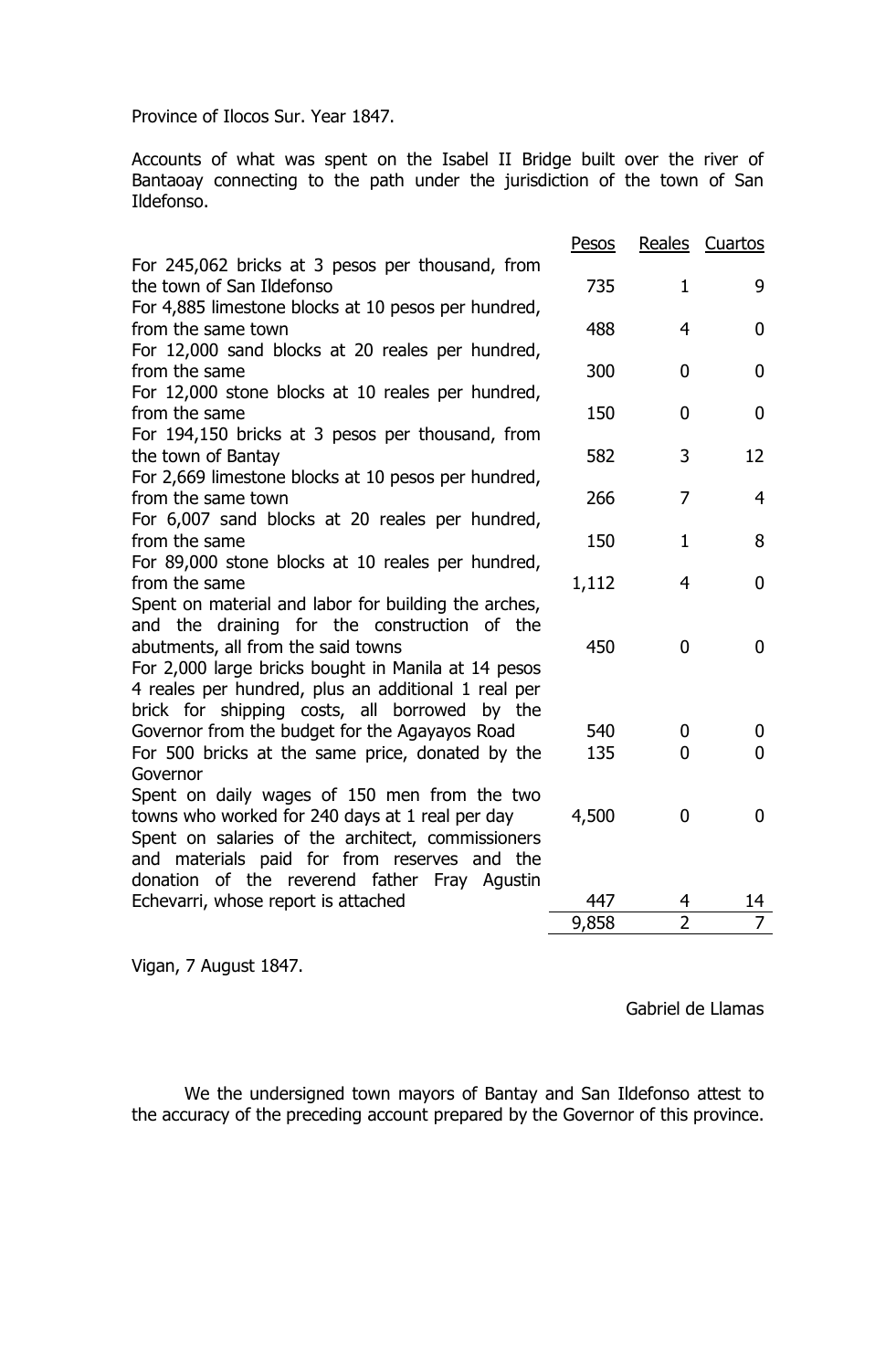Don Gabriel de Llamas divided equally and proportionally the materials provided by the natives of our towns, with the knowledge and approval of our parish priest. And attesting to this we set down our signatures in Vigan on 8 August 1847.

[signed] [signed]

I, Fray Agustin Echevarri, parish priest of Bantay and San Ildefonso, hereby certify that the preceding account prepared by the Governor of this province, Don Gabriel de Llamas, is accurate in every way, for all the payments made and the materials provided by the said towns were given with my knowledge and supervision. And attesting to this I set down my signature at the parish lodge in Bantay on 8 August 1847.

Fray Agustin Echevarri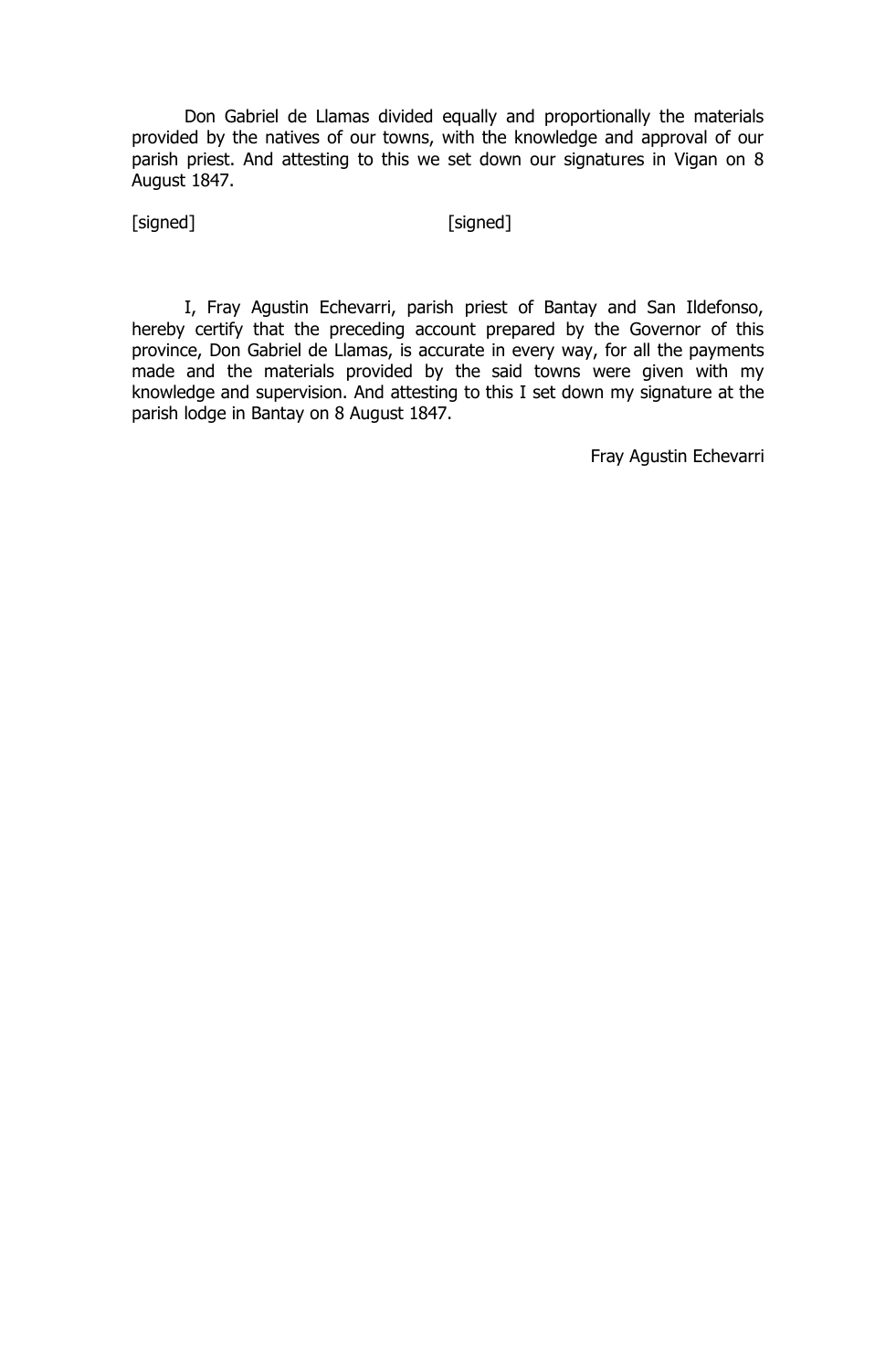#### Your Excellency

At 6 o'clock in the morning of the 19th the bridge Isabel II was blessed, with the ceremony presided by the Juez Provisor and Vicar General of this bishopric, Don Pedro Vicente Abaya, who afterwards hailed our queen, Isabel II, which was repeated by all the Spanish merchants, civil employees and soldiers from the capital, by the parish priests of the nearby towns and by a crowd of people who attended the event; as soon as the bridge was opened, the carriages of all the prominent persons, thousand of men and women, on horse and on foot, came across; the whole crowd proceeded to the church in the town of San Ildefonso, where a Te Deum was sung in thanks to the Almighty, for saving it from two big floods which came a few days after it was finished; after this a mass was celebrated, with the sermon delivered by Don Carlos Tolentino, parish priest of Magsingal,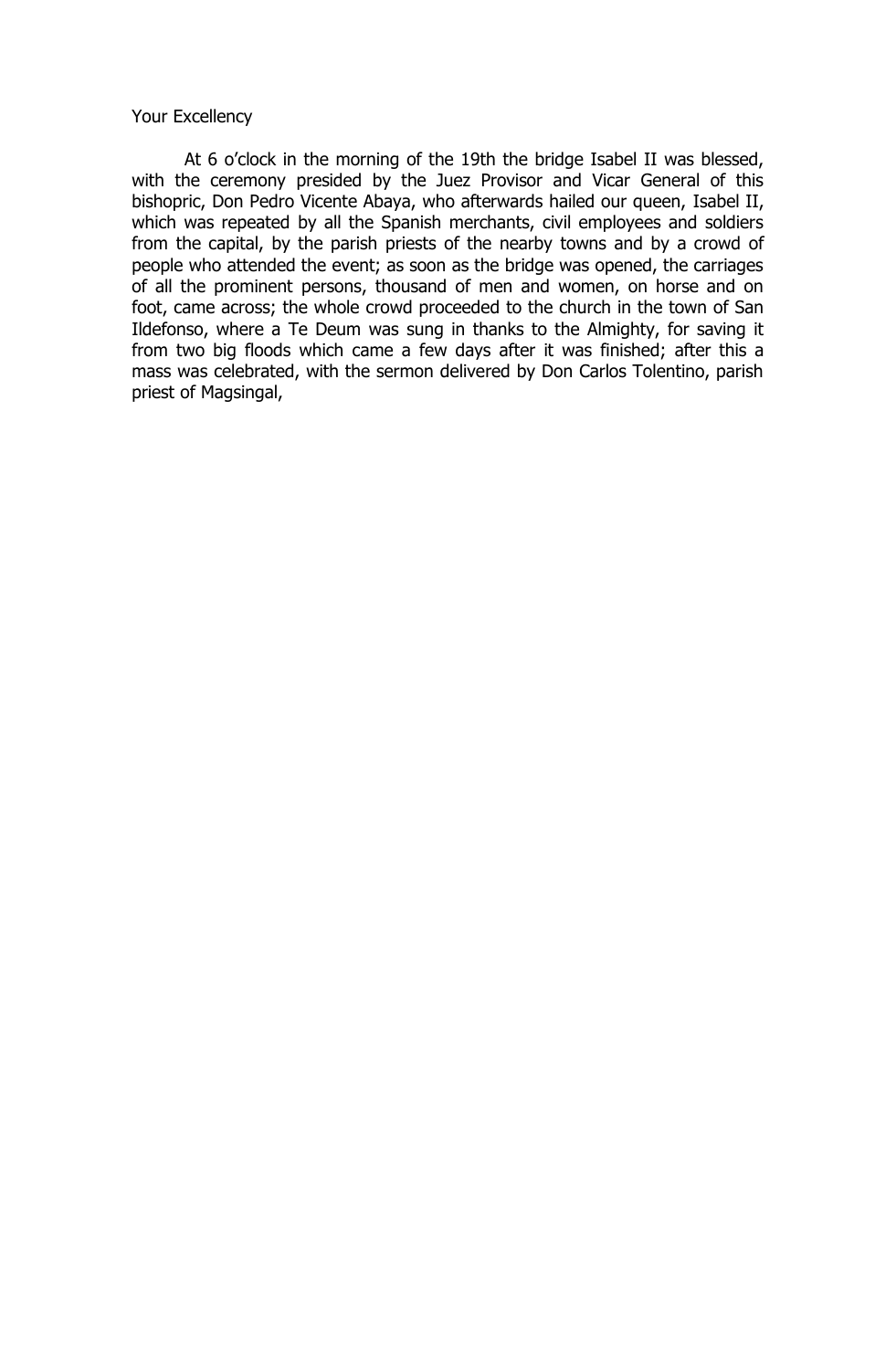who spoke, with great eloquence, of the benefits and advantages the natives could expect from the use of this bridge. A public feast was given for all the residents of Bantay and San Ildefonso who worked on this bridge, with everything necessary prepared days ahead; the feast started at 9 o'clock in the morning and lasted until evening; a drama and a comedy were also staged; the whole day became one entire celebration, without negatively affecting peace and order.

Before the passage across the bridge was allowed, your letter of 11 October was read to the public, declaring your order to have the names of the architect, Don Feliciano Soriano, and the commissioners, Don Santiago Mateo and Don Pastor de la Cruz, inscribed on it.

God keep you for many years. Vigan, 21 October 1847.

Gabriel de Llamas

To His Excellency, the Governor and Captain General of these islands.